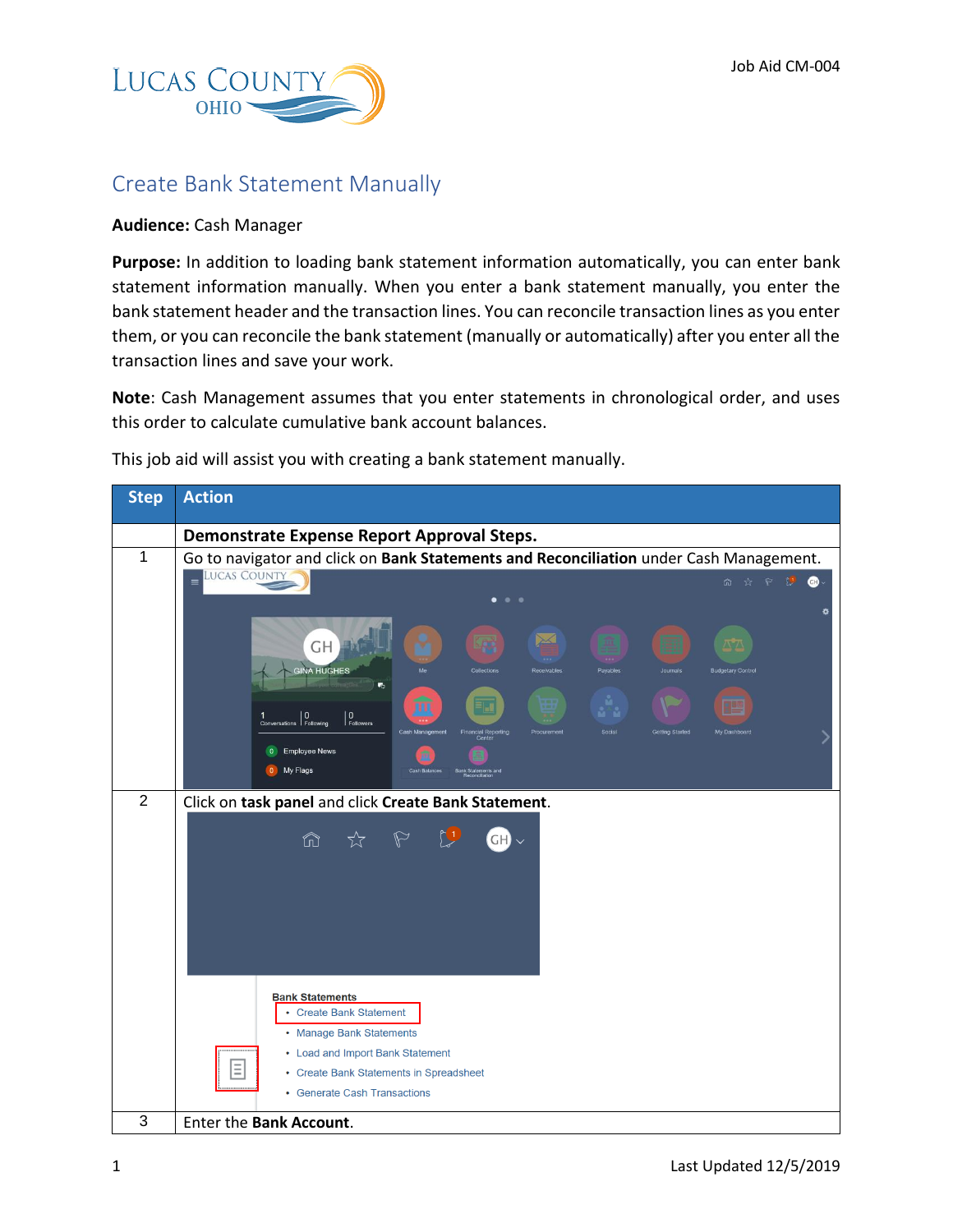

| 4              | Enter the Period Start Date.                                                                |                                    |  |
|----------------|---------------------------------------------------------------------------------------------|------------------------------------|--|
| 5              | Enter the End Date.                                                                         |                                    |  |
| 6              | Enter the Statement ID.                                                                     |                                    |  |
|                | <b>LUCAS COUNTY</b>                                                                         | P U<br>$\mathbf \Theta$<br>m.<br>☆ |  |
|                | <b>Create Bank Statement</b>                                                                | Save Save and Close                |  |
|                | $_{\rm \star}$<br>* Bank Accoun                                                             | <b>Sequence Number</b>             |  |
|                | űò.<br>* Period Start Date<br>n/d/vy<br>* Period End Date<br>få<br>mid/v                    | Legal Sequence Number<br>Intraday  |  |
|                | * Statement ID                                                                              | Attachments None                   |  |
|                | Entry Type Manual                                                                           | Reconciliation Status Incomplete   |  |
| $\overline{7}$ | Enter the Balance code for Opening Available.                                               |                                    |  |
| 8              | Enter the Balance code for Closing Available.                                               |                                    |  |
| 9              | Enter the Balance code for Amount.                                                          |                                    |  |
|                | <b>LUCAS COUNTY</b><br>$\equiv$                                                             | D.<br>⋒                            |  |
|                | <b>Create Bank Statement</b>                                                                | Save   Save and Close   Cance      |  |
|                | $\overline{\phantom{a}}$<br>* Bank Account                                                  | Sequence Number                    |  |
|                | ïò<br>* Period Start Date mid/yy<br>* Period End Date mid/yy<br>Ġ.                          | Legal Sequence Number<br>Intraday  |  |
|                | * Statement ID                                                                              | Attachments None                   |  |
|                | Entry Type Manual                                                                           | Reconciliation Status Incomplete   |  |
|                | <b>Statement Lines</b><br><b>Balances</b>                                                   |                                    |  |
|                | $\pm$<br>$\times$<br>View $\blacktriangledown$<br><b>Balance Code</b><br><b>Description</b> | <b>Balance Date</b><br>Amount      |  |
|                | $\blacktriangledown$                                                                        | 0.00<br>n/d/yy                     |  |
|                | OPBD<br>Opening booked                                                                      | 0.00                               |  |
|                | CLBD<br>Closing booked                                                                      | 0.00                               |  |
|                | <b>Balance Availability</b>                                                                 |                                    |  |
| 10             | Click on Statement Lines Tab.                                                               |                                    |  |
| 11             | Click on Add Statement Line icon '+'.                                                       |                                    |  |
| 12             | Enter the Booking Date.                                                                     |                                    |  |
|                | <b>Create Bank Statement Line</b>                                                           |                                    |  |
|                | Bank Account Treasurer (Dog Tags On-line)                                                   |                                    |  |
|                |                                                                                             |                                    |  |
|                | <b>General Information</b><br>Line Number 1                                                 |                                    |  |
|                | Ïò<br>* Booking Date mm-dd-yyyy                                                             |                                    |  |
|                | Ïò<br>Value Date mm-dd-yyyy                                                                 |                                    |  |
|                | <b>Reconciliation Reference</b>                                                             |                                    |  |
|                | Reconciliation Status Unreconciled                                                          |                                    |  |
|                | Fees and Charges                                                                            |                                    |  |
|                | Additional Information                                                                      |                                    |  |
|                | ▶ Transaction Identification Information                                                    |                                    |  |
|                | ▶ Foreign Currency Information                                                              |                                    |  |
|                |                                                                                             |                                    |  |
| 13             | Select the Transaction Code from the drop down. The transction should closely tie to what   |                                    |  |
|                | is on the bank's manual statement, but does not have to be exact.                           |                                    |  |